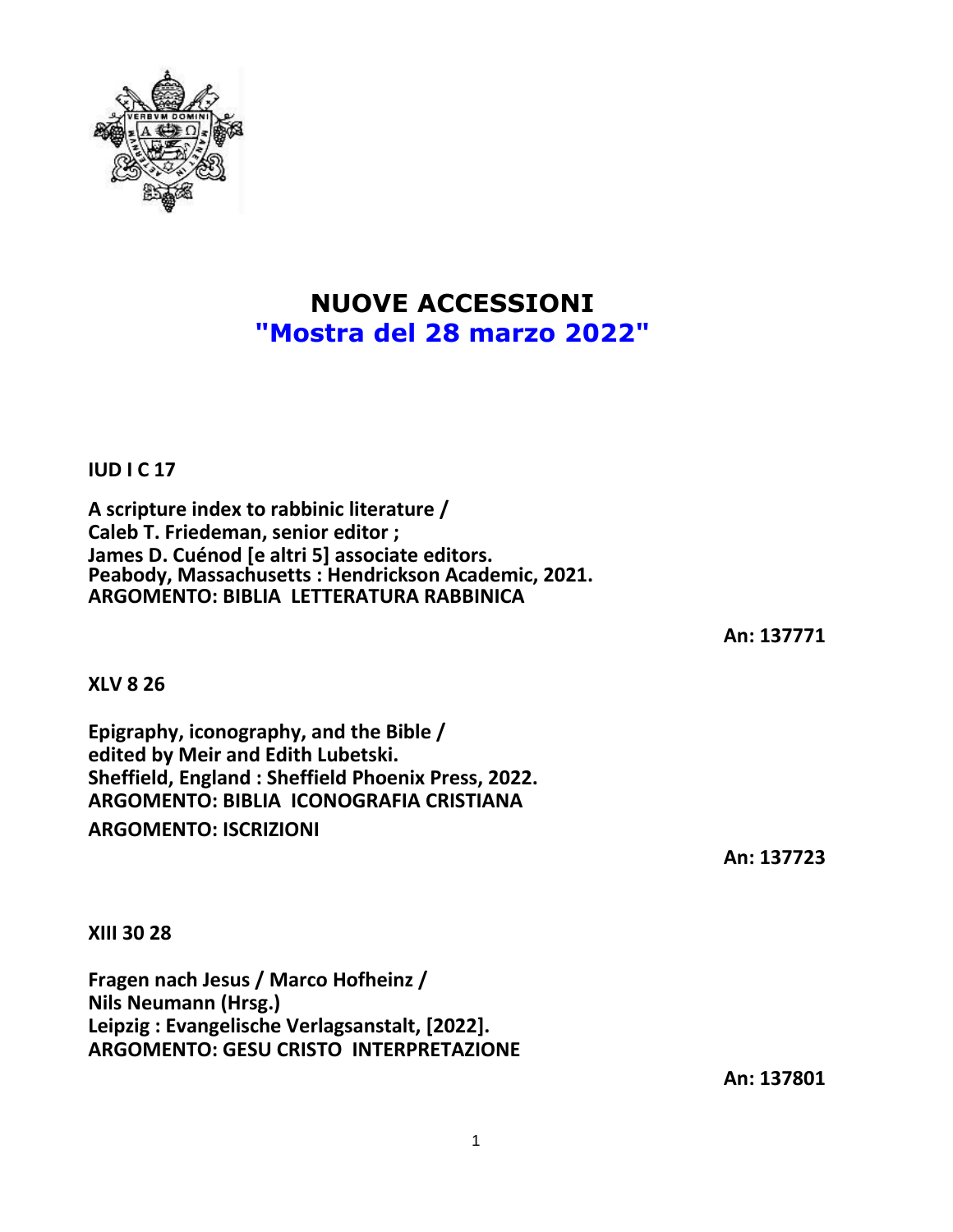**F.S. G 113.1 F.S. G 113.2**

**Ve-'Ed Ya'aleh (Gen 2:6) : essays in biblical and ancient near eastern studies presented to Edward L. Greenstein / edited by Peter Machinist, Robert A. Harris, Joshua A. Berman, Nili Samet, and Noga Ayali-Darshan. Atlanta, GA : SBL Press, [2021]. ARGOMENTO: GREENSTEIN EDWARD L 1949 FESTSCHRIFT ARGOMENTO: BIBLIA VT STUDI ARGOMENTO: VICINO ORIENTE ANTICO STUDI**

**An: 137241**

**IV 21 AV 2**

**Avienus, Rufius Festus, secolo IV. Les rivages maritimes / Aviénus ; texte établi par Jean-Baptiste Guillaumin ; traduit et commenté par Jean-Baptiste Guillaumin et Gwladys Bernard. Paris : Les Belles Lettres, 2021. ARGOMENTO:**

**An: 137471**

**V 71 A 198**

**Boitani, Piero, 1947-. Rifare la Bibbia : Ri-Scritture letterarie / Piero Boitani. Bologna : Il Mulino, [2021]. ARGOMENTO: BIBLIA CRITICA LETTERARIA ARGOMENTO: BIBLIA LETTERATURA**

**An: 137655**

**XXVIII 42 A 11 Durrwell, François-Xavier, C.SS.R., 1912-2005. La Trinité : le Père engendre le Fils dans l'Esprit / François-Xavier Durrwell ; présentation par Giorgio Inguscio. Paris : Les Éditions du Cerf, [2021]. ARGOMENTO: TRINITA INTERPRETAZIONE SEC XX**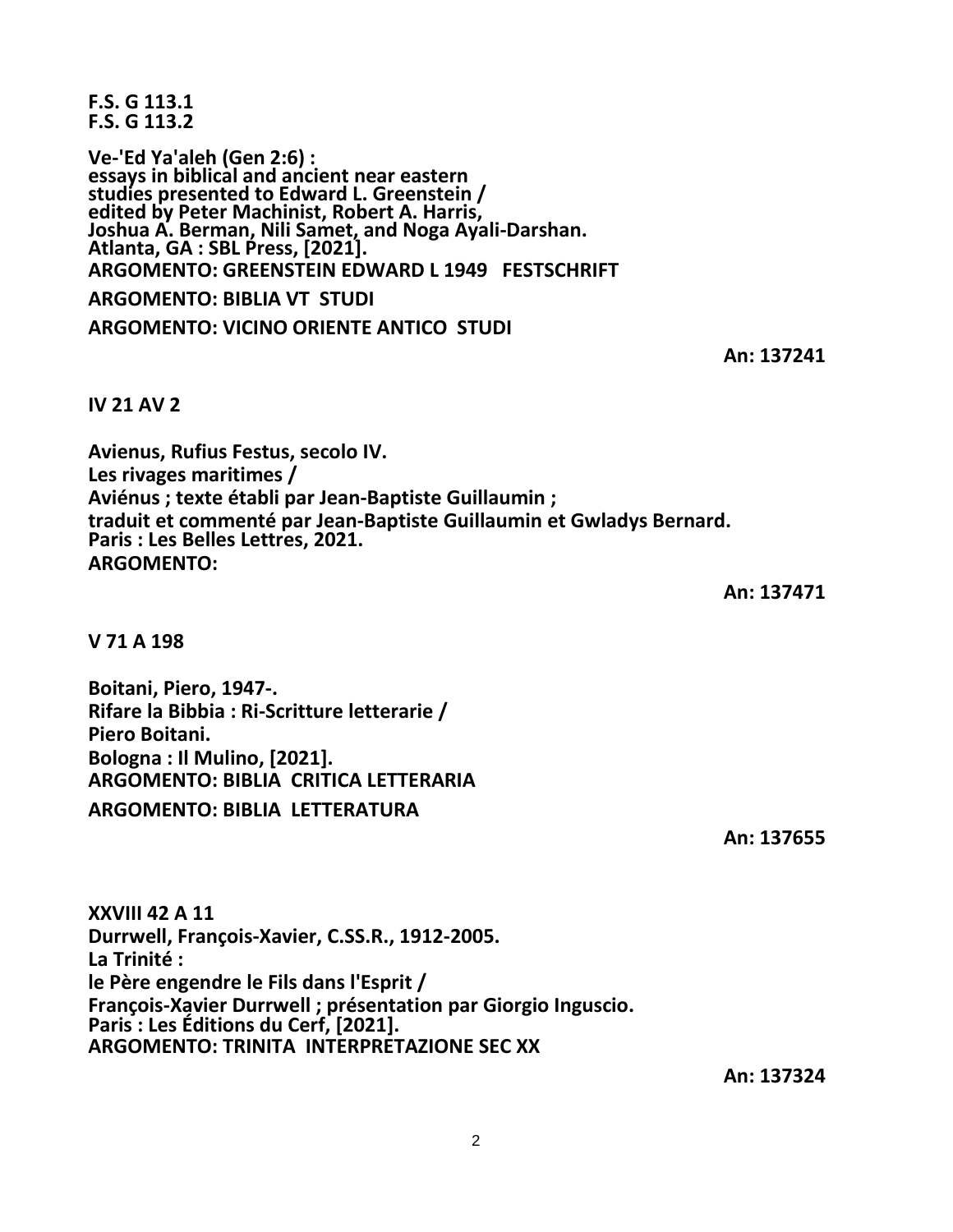**VIII 74 B 8**

**Esler, Philip Francis, 1952-. 2 Corinthians : a social identity commentary / Philip F. Esler. London : T&T Clark, 2022. ARGOMENTO: IDENTITA SOCIALE ARGOMENTO: BIBLIA NT AD CORINTHIOS II INTERPRETAZIONE INGLESE**

**An: 137496**

## **M.C. C 33 B 154**

**Fishbane, Michael A., 1943-. Biblical text and exegetical culture : collected essays / Michael Fishbane. Tübingen : Mohr Siebeck, [2022]. ARGOMENTO: BIBLIA ESEGESI STUDI ARGOMENTO: BIBLIA ESEGESI INGLESE**

**An: 137792**

**XV 42 41**

**Gleich, Daniel A., 1985-. Die lukanischen Paulusreden : ein sprachlicher und inhaltlicher Vergleich zwischen dem paulinischen Redestoff in Apg 9-28 und dem Corpus Paulinum / Daniel A. Gleich. Leipzig : Evangelische Verlagsanstalt, [2021]. ARGOMENTO: BIBLIA NT ACTUS APOSTOLORUM PAOLO APOSTOLO ARGOMENTO: BIBLIA NT ACTUS APOSTOLORUM 9 28 ARGOMENTO: BIBLIA NT PAULI EPISTOLAE INTERPRETAZIONE TEDESCO**

**An: 137419**

**A.O. 17 E 20**

**Hätinen, Aino, 1985-. The Moon God Sîn in Neo-Assyrian and Neo-Babylonian times / Aino Hätinen. Münster : Zaphon, 2021. ARGOMENTO: MESOPOTAMIA RELIGIONE ARGOMENTO: ACCADICO LINGUA ISCRIZIONI ARGOMENTO: SCRITTURA CUNEIFORME ISCRIZIONI**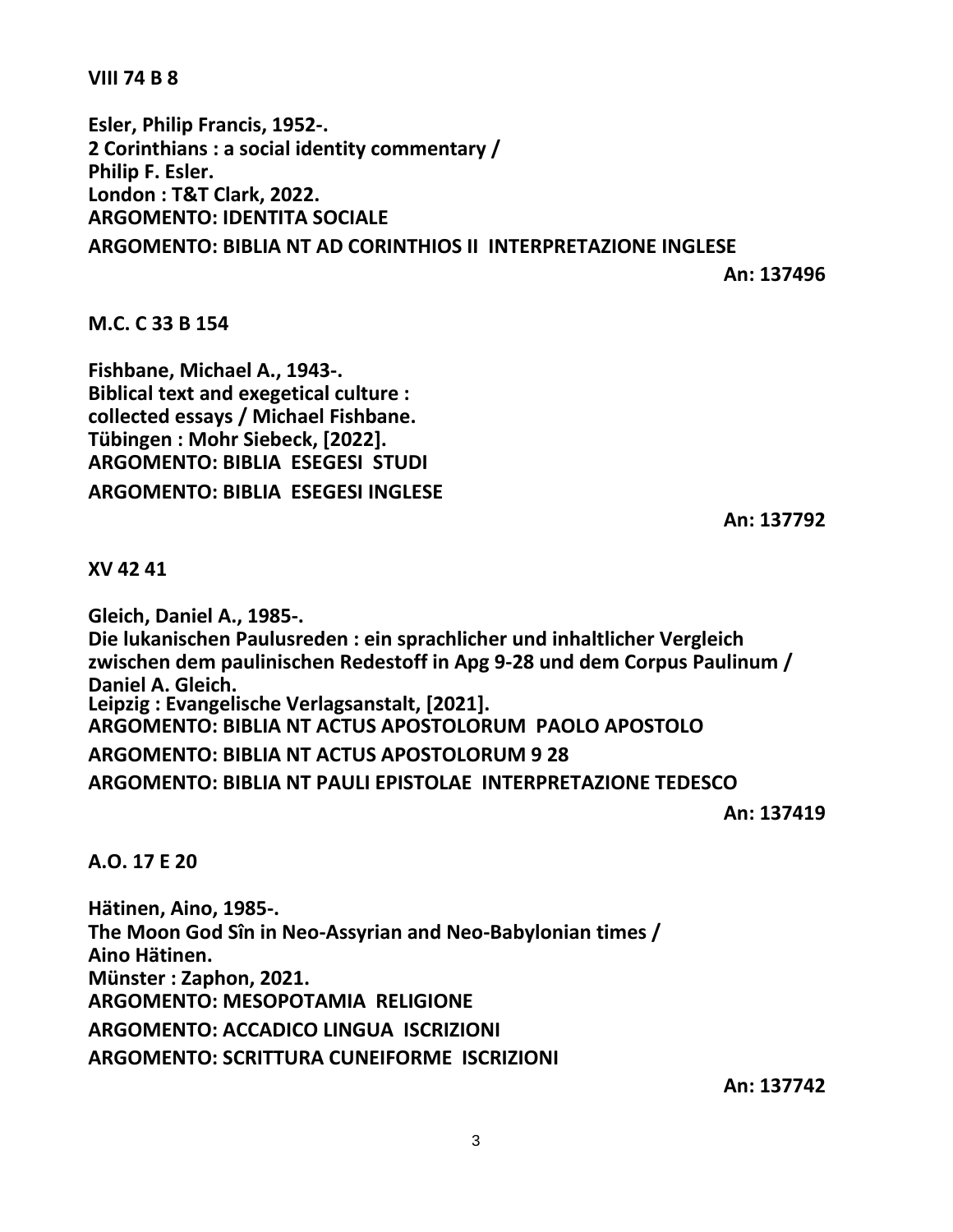**M.C. C 95 320**

**Heereman, Nina Sophie, 1982-. "Behold King Solomon on the day of his wedding" : a symbolic-diachronic reading of Song 3,6-11 and 4,12-5,1 / by Nina S. Heereman. Leuven ; Paris ; Bristol, CT : Peeters, 2021. ARGOMENTO: BIBLIA VT CANTICUM CANTICORUM INTERPRETAZIONE INGLESE ARGOMENTO: BIBLIA VT STORIA DELLA REDAZIONE ARGOMENTO: BIBLIA VT CANTICUM CANTICORUM 3 4**

**An: 137678**

**M.P. A 232 300**

**Masson-Berghoff, Aurélia. Le quartier des prêtres dans le temple d'Amon à Karnak / par Aurélia Masson-Berghoff ; avec les contributions de Louis Chaix [e altri 4]. Leuven ; Paris ; Bristol, CT : Peeters, 2021. ARGOMENTO: KARNAK EGITTO TEMPIO DI AMON**

**ARGOMENTO: EGITTO ANTICO ARCHITETTURA**

**An: 137670**

**XVI 12 26**

**Schmidt, T. C., 1983-.**

**The book of Revelation and its eastern commentators : making the New Testament in the early Christian world / T. C. Schmidt. Cambridge ; New York : Cambridge University Press, 2021. ARGOMENTO: BIBLIA NT APOCALYPSIS INTERPRETAZIONE INGLESE ARGOMENTO: CHIESA PRIMITIVA STORIA 30 600 DC**

**ARGOMENTO: CRISTIANESIMO PRIMITIVO BIBBIA**

**An: 137803**

**M.C. N 2 43**

**Sevrin, Jean-Marie, O.F.M., 1942-. Études sur l'Évangile selon Thomas et la littérature gnostique : recueil d'articles / Jean-Marie Sevrin ; édité par Paul-Hubert Poirier et Joseph Verheyden. Leuven ; Paris ; Bristol (CT) : Peeters, 2021. ARGOMENTO: NAG HAMMADI CODICES ARGOMENTO: NAG HAMMADI TESTI ARGOMENTO: GNOSTICISMO NAG HAMMADI ARGOMENTO: EVANGELIUM THOMAE STUDI**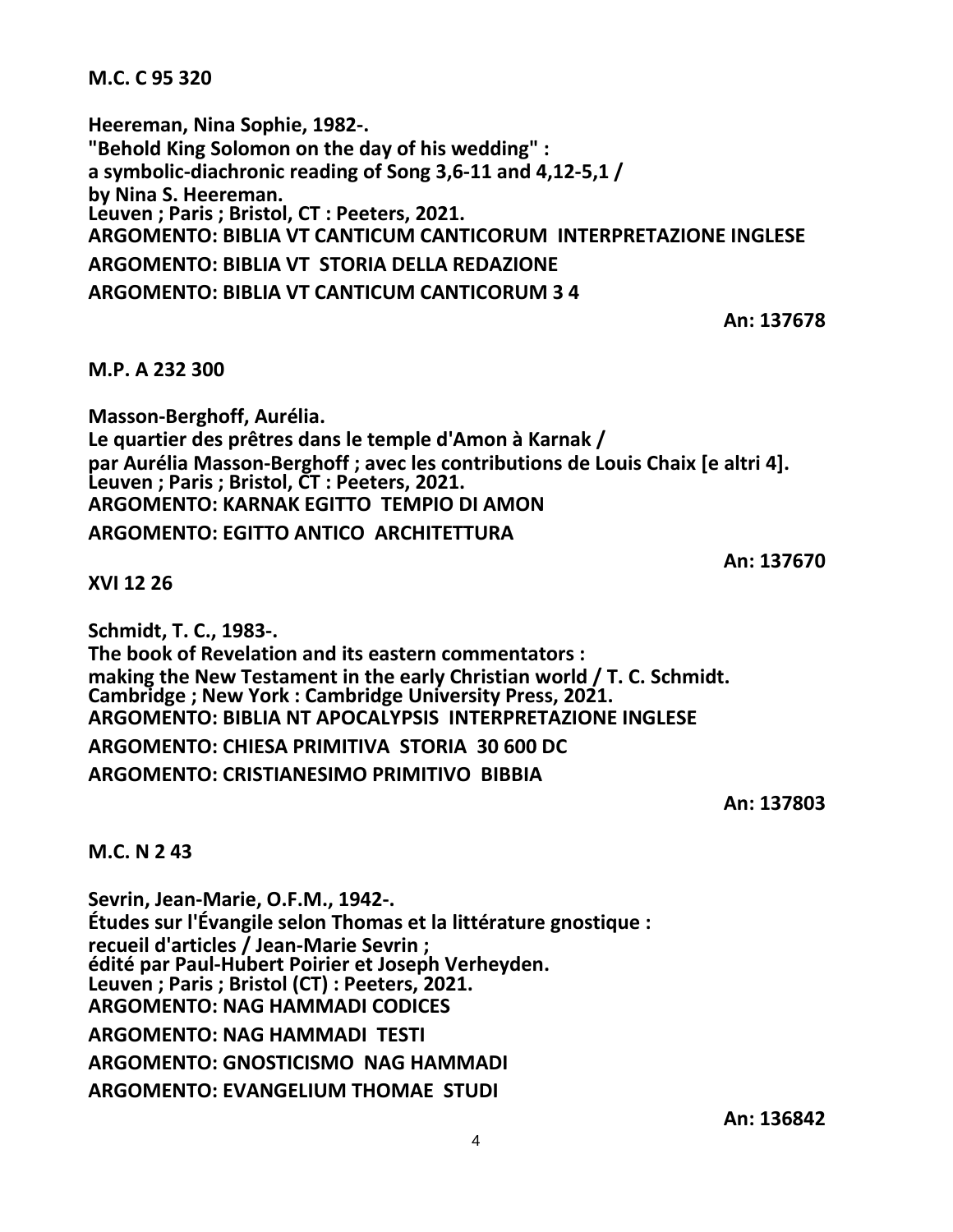**XXIII 39 39**

**Steiner, Margarete Laura, 1949-. Digging up the Bible? : the excavations at Tell Deir Alla (1960-1967) / Margreet L. Steiner, Bart Wagemakers. Leiden : Sidestone Press, [2019]. ARGOMENTO: TELL DEIR ALLA ARGOMENTO: GIORDANIA SCAVI ARGOMENTO: GIORDANIA ARCHEOLOGIA**

**An: 137786**

**XXIII 66 33.14**

**Tudeau, Johanna. Building in Assyria : a philological perspective / Johanna Tudeau. Wiesbaden : Harrassowitz Verlag, 2019. ARGOMENTO: ASSIRIA ARCHITETTURA**

**An: 137536**

## **A.P. 29 474**

**Verflucht und Zugenäht. Antike Fluchtafeln und das Neue Testament, (2018 : Magonza). Antike Fluchtafeln und das Neue Testament : Materialität - Ritualpraxis - Texte / herausgegeben von Michael Hölscher, Markus Lau und Susanne Luther. Tubingen : Mohr Siebeck, [2021]. ARGOMENTO: RITI E RELIGIONE**

**ARGOMENTO: RELIGIONE ANTICHITA**

**ARGOMENTO: MAGIA E RELIGIONE**

**An: 137495**

**VIII 97 13.2**

**Witte, Markus, 1964-. Das Buch Hiob / Übersetzt und erklärt von Markus Witte. Göttingen : Vandenhoeck & Ruprecht, [2021]. ARGOMENTO: BIBLIA VT JOB COMMENTI TEDESCO**